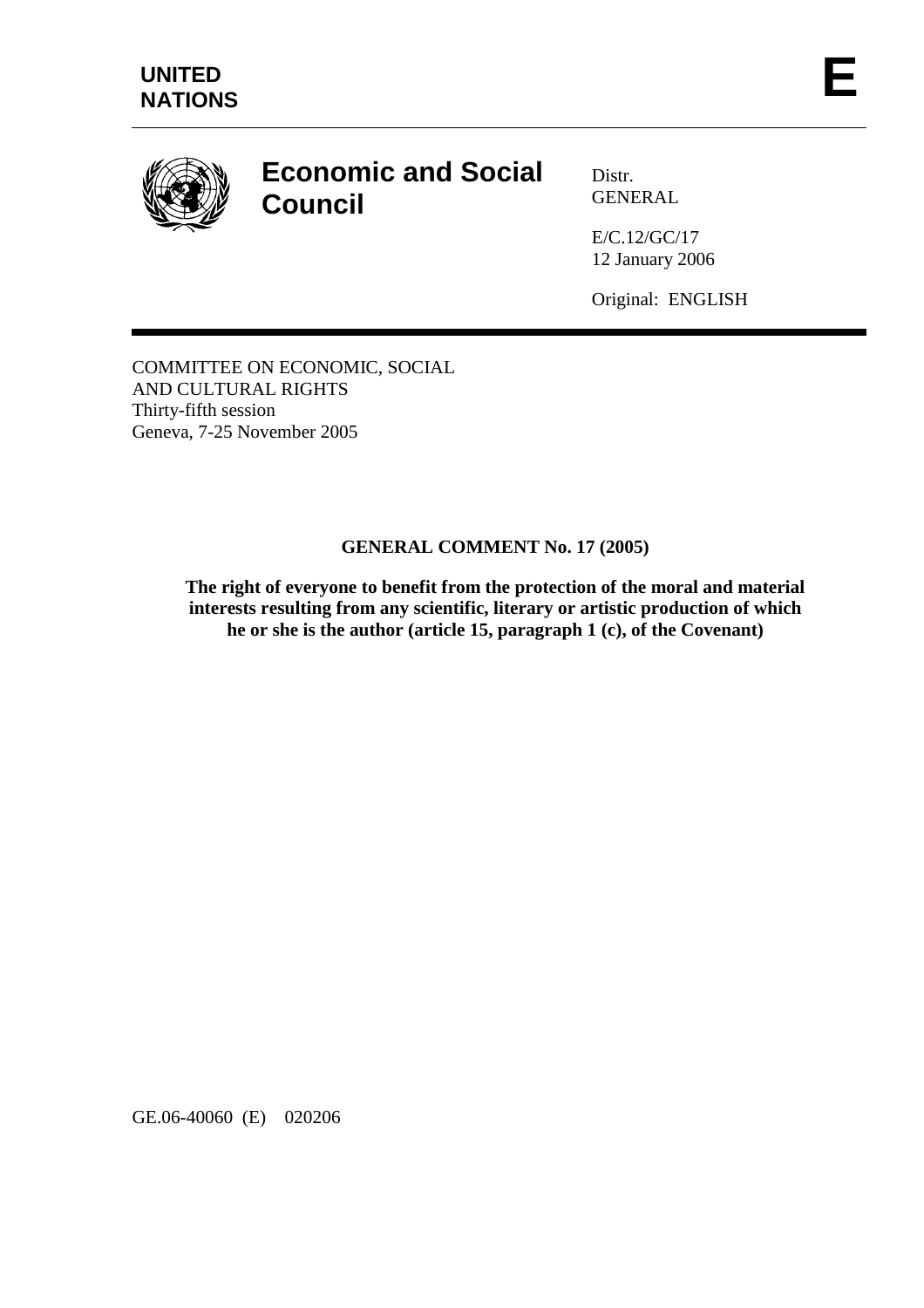#### **I. INTRODUCTION AND BASIC PREMISES**

1. The right of everyone to benefit from the protection of the moral and material interests resulting from any scientific, literary or artistic production of which he or she is the author is a human right, which derives from the inherent dignity and worth of all persons. This fact distinguishes article 15, paragraph 1 (c), and other human rights from most legal entitlements recognized in intellectual property systems. Human rights are fundamental, inalienable and universal entitlements belonging to individuals and, under certain circumstances, groups of individuals and communities. Human rights are fundamental as they are inherent to the human person as such, whereas intellectual property rights are first and foremost means by which States seek to provide incentives for inventiveness and creativity, encourage the dissemination of creative and innovative productions, as well as the development of cultural identities, and preserve the integrity of scientific, literary and artistic productions for the benefit of society as a whole.

2. In contrast to human rights, intellectual property rights are generally of a temporary nature, and can be revoked, licensed or assigned to someone else. While under most intellectual property systems, intellectual property rights, often with the exception of moral rights, may be allocated, limited in time and scope, traded, amended and even forfeited, human rights are timeless expressions of fundamental entitlements of the human person. Whereas the human right to benefit from the protection of the moral and material interests resulting from one's scientific, literary and artistic productions safeguards the personal link between authors and their creations and between peoples, communities, or other groups and their collective cultural heritage, as well as their basic material interests which are necessary to enable authors to enjoy an adequate standard of living, intellectual property regimes primarily protect business and corporate interests and investments. Moreover, the scope of protection of the moral and material interests of the author provided for by article 15, paragraph 1 (c), does not necessarily coincide with what is referred to as intellectual property rights under national legislation or international agreements.**<sup>1</sup>**

3. It is therefore important not to equate intellectual property rights with the human right recognized in article 15, paragraph 1 (c). The human right to benefit from the protection of the moral and material interests of the author is recognized in a number of international instruments. In identical language, article 27, paragraph 2, of the Universal Declaration of Human Rights provides: "Everyone has the right to the protection of the moral and material interests resulting from any scientific, literary or artistic production of which he is the author." Similarly, this right is recognized in regional human rights instruments, such as article 13, paragraph 2, of the American Declaration of the Rights and Duties of Man of 1948, article 14, paragraph 1 (c), of the Additional Protocol to the American Convention on Human Rights in the Area of Economic, Social and Cultural Rights of 1988 ("Protocol of San Salvador") and, albeit not explicitly, in article 1 of Protocol No. 1 to the Convention for the Protection of Human Rights and Fundamental Freedoms of 1952 (European Convention on Human Rights).

4. The right to benefit from the protection of the moral and material interests resulting from one's scientific, literary and artistic productions seeks to encourage the active contribution of creators to the arts and sciences and to the progress of society as a whole. As such, it is intrinsically linked to the other rights recognized in article 15 of the Covenant, i.e. the right to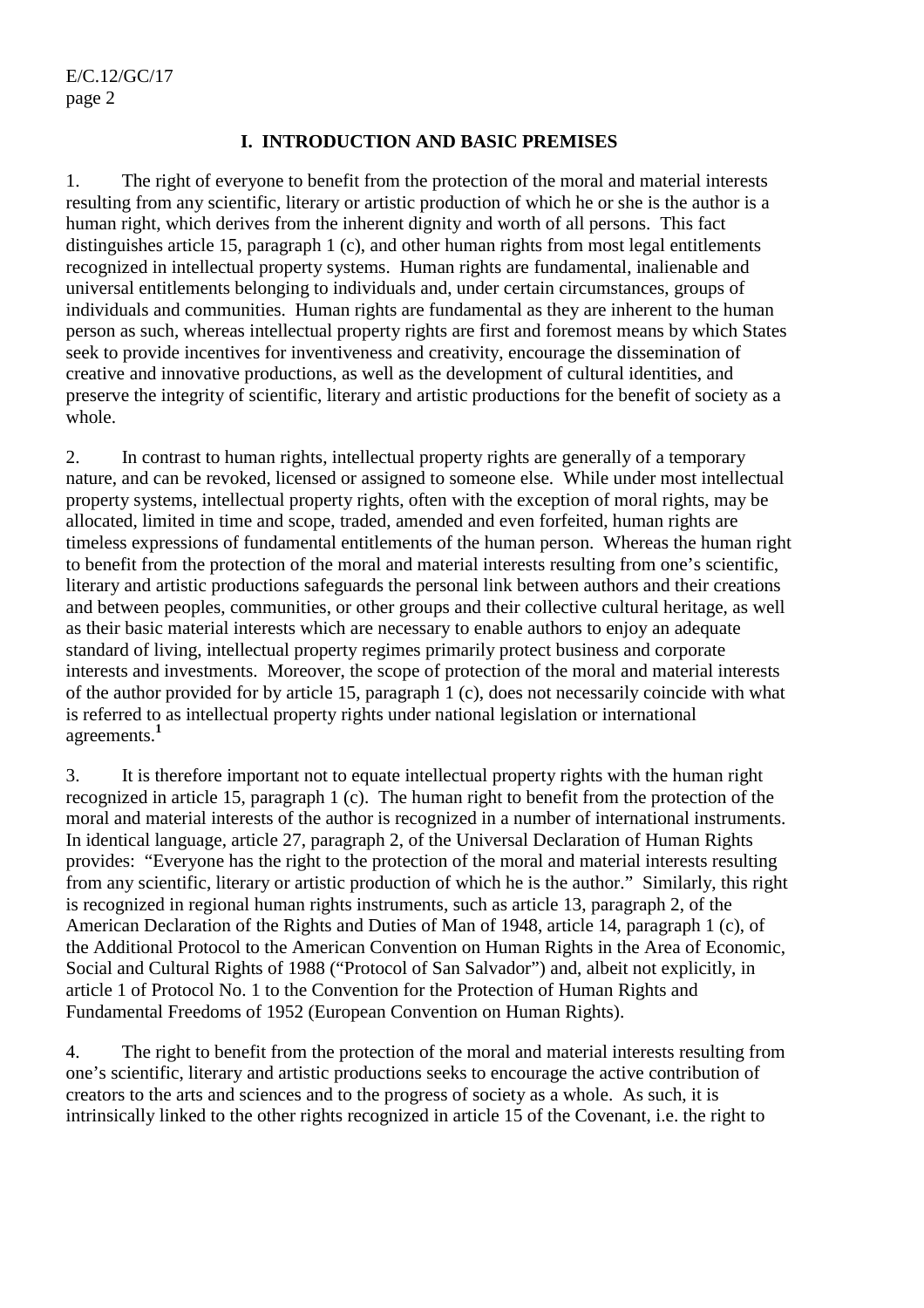take part in cultural life (art. 15, para. 1 (a)), the right to enjoy the benefits of scientific progress and its applications (art. 15, para. 1 (b)), and the freedom indispensable for scientific research and creative activity (art. 15, para. 3). The relationship between these rights and article 15, paragraph 1 (c), is at the same time mutually reinforcing and reciprocally limitative. The limitations imposed on the right of authors to benefit from the protection of the moral and material interests resulting from their scientific, literary and artistic productions by virtue of these rights will partly be explored in this general comment, partly in separate general comments on article 15, paragraphs 1 (a) and (b) and 3, of the Covenant. As a material safeguard for the freedom of scientific research and creative activity, guaranteed under article 15, paragraph 3 and article 15, paragraph 1 (c), also has an economic dimension and is, therefore, closely linked to the rights to the opportunity to gain one's living by work which one freely chooses (art. 6, para. 1) and to adequate remuneration (art.  $7 \text{ (a)}$ ), and to the human right to an adequate standard of living (art. 11, para. 1). Moreover, the realization of article 15, paragraph 1 (c), is dependent on the enjoyment of other human rights guaranteed in the International Bill of Human Rights and other international and regional instruments, such as the right to own property alone as well as in association with others,<sup>2</sup> the freedom of expression including the freedom to seek, receive and impart information and ideas of all kinds, $3$ <sup>the</sup> right to the full development of the human personality,**<sup>4</sup>** and rights of cultural participation,**<sup>5</sup>** including cultural rights of specific groups.**<sup>6</sup>**

5. With a view to assisting States parties' implementation of the Covenant and fulfilment of their reporting obligations, this general comment focuses on the normative content of article 15, paragraph 1 (c) (Part I), States parties' obligations (Part II), violations (Part III) and implementation at the national level (Part IV), while the obligations of actors other than States parties are addressed in Part V.

#### **II. NORMATIVE CONTENT OF ARTICLE 15, PARAGRAPH 1 (c)**

6. Article 15, paragraph 1, enumerates, in three paragraphs, three rights covering different aspects of cultural participation, including the right of everyone to benefit from the protection of the moral and material interests resulting from any scientific, literary or artistic production of which he or she is the author (art. 15, para. 1 (c)), without explicitly defining the content and scope of this right. Therefore, each of the elements of article 15, paragraph 1 (c), requires interpretation.

#### **Elements of article 15, paragraph 1 (c)**

#### **"Author"**

7. The Committee considers that only the "author", namely the creator, whether man or woman, individual or group of individuals,<sup>7</sup> of scientific, literary or artistic productions, such as, inter alia, writers and artists, can be the beneficiary of the protection of article 15, paragraph 1 (c). This follows from the words "everyone", "he" and "author", which indicate that the drafters of that article seemed to have believed authors of scientific, literary or artistic productions to be natural persons,**<sup>8</sup>** without at that time realizing that they could also be groups of individuals. Under the existing international treaty protection regimes, legal entities are included among the holders of intellectual property rights. However, as noted above, their entitlements, because of their different nature, are not protected at the level of human rights.**<sup>9</sup>**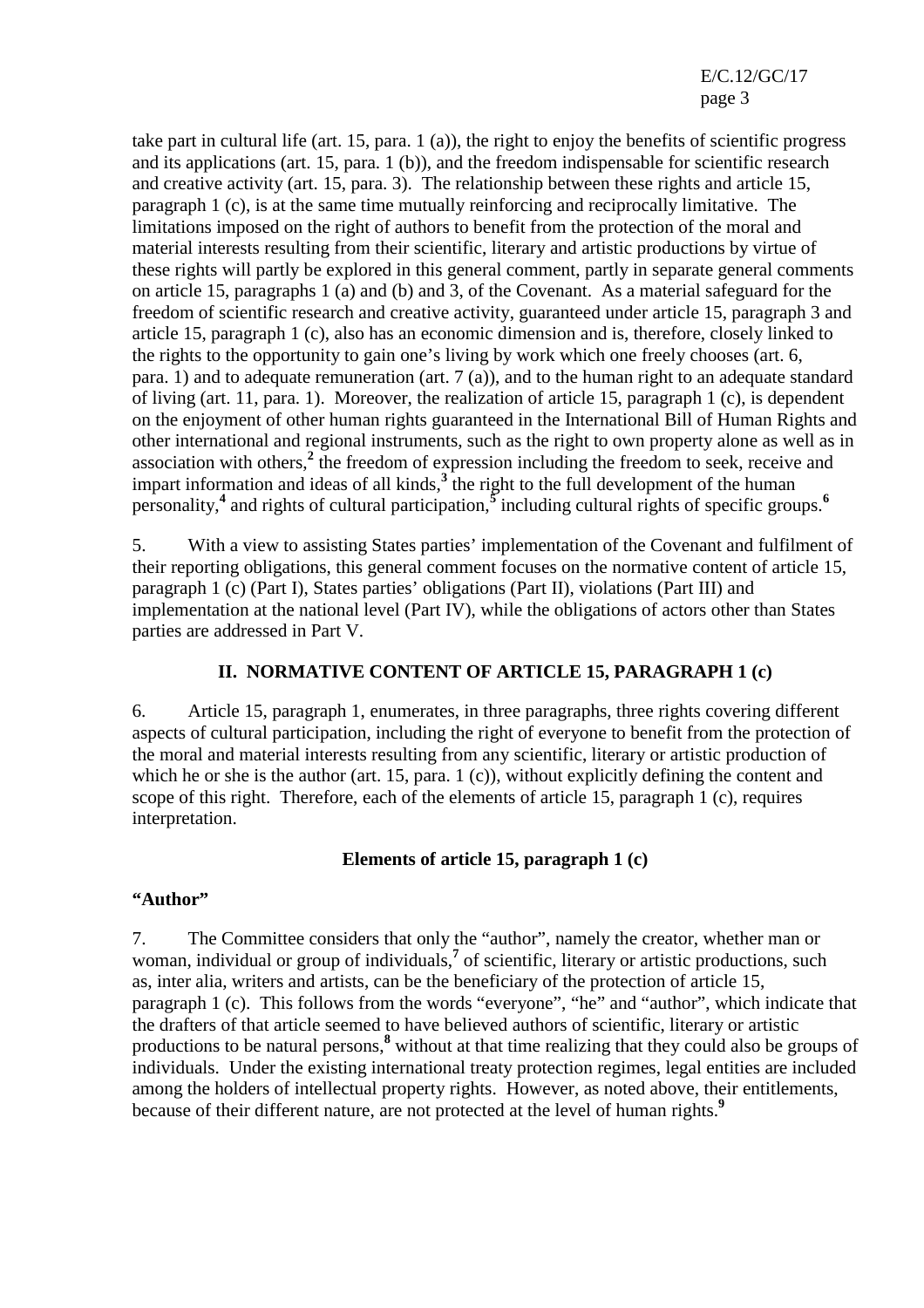8. Although the wording of article 15, paragraph 1 (c), generally refers to the individual creator ("everyone", "he", "author"), the right to benefit from the protection of the moral and material interests resulting from one's scientific, literary or artistic productions can, under certain circumstances, also be enjoyed by groups of individuals or by communities.**<sup>10</sup>**

# **"Any scientific, literary or artistic production"**

9. The Committee considers that "any scientific, literary or artistic production", within the meaning of article 15, paragraph 1 (c), refers to creations of the human mind, that is to "scientific productions", such as scientific publications and innovations, including knowledge, innovations and practices of indigenous and local communities, and "literary and artistic productions", such as, inter alia, poems, novels, paintings, sculptures, musical compositions, theatrical and cinematographic works, performances and oral traditions.

## **"Benefit from the protection"**

10. The Committee considers that article 15, paragraph 1 (c), recognizes the right of authors to benefit from some kind of protection of the moral and material interests resulting from their scientific, literary or artistic productions, without specifying the modalities of such protection. In order not to render this provision devoid of any meaning, the protection afforded needs to be effective in securing for authors the moral and material interests resulting from their productions. However, the protection under article 15, paragraph 1 (c), need not necessarily reflect the level and means of protection found in present copyright, patent and other intellectual property regimes, as long as the protection available is suited to secure for authors the moral and material interests resulting from their productions, as defined in paragraphs 12 to 16 below.

11. The Committee observes that, by recognizing the right of everyone to "benefit from the protection" of the moral and material interests resulting from one's scientific, literary or artistic productions, article 15, paragraph 1 (c), by no means prevents States parties from adopting higher protection standards in international treaties on the protection of the moral and material interests of authors or in their domestic laws,**<sup>11</sup>** provided that these standards do not unjustifiably limit the enjoyment by others of their rights under the Covenant.<sup>12</sup>

#### **"Moral interests"**

12. The protection of the "moral interests" of authors was one of the main concerns of the drafters of article 27, paragraph 2, of the Universal Declaration of Human Rights: "Authors of all artistic, literary, scientific works and inventors shall retain, in addition to just remuneration of their labour, a moral right on their work and/or discovery which shall not disappear, even after such a work shall have become the common property of mankind."<sup>13</sup> Their intention was to proclaim the intrinsically personal character of every creation of the human mind and the ensuing durable link between creators and their creations.

13. In line with the drafting history of article 27, paragraph 2, of the Universal Declaration of Human Rights and article 15, paragraph 1 (c), of the Covenant, the Committee considers that "moral interests" in article 15, paragraph 1 (c), include the right of authors to be recognized as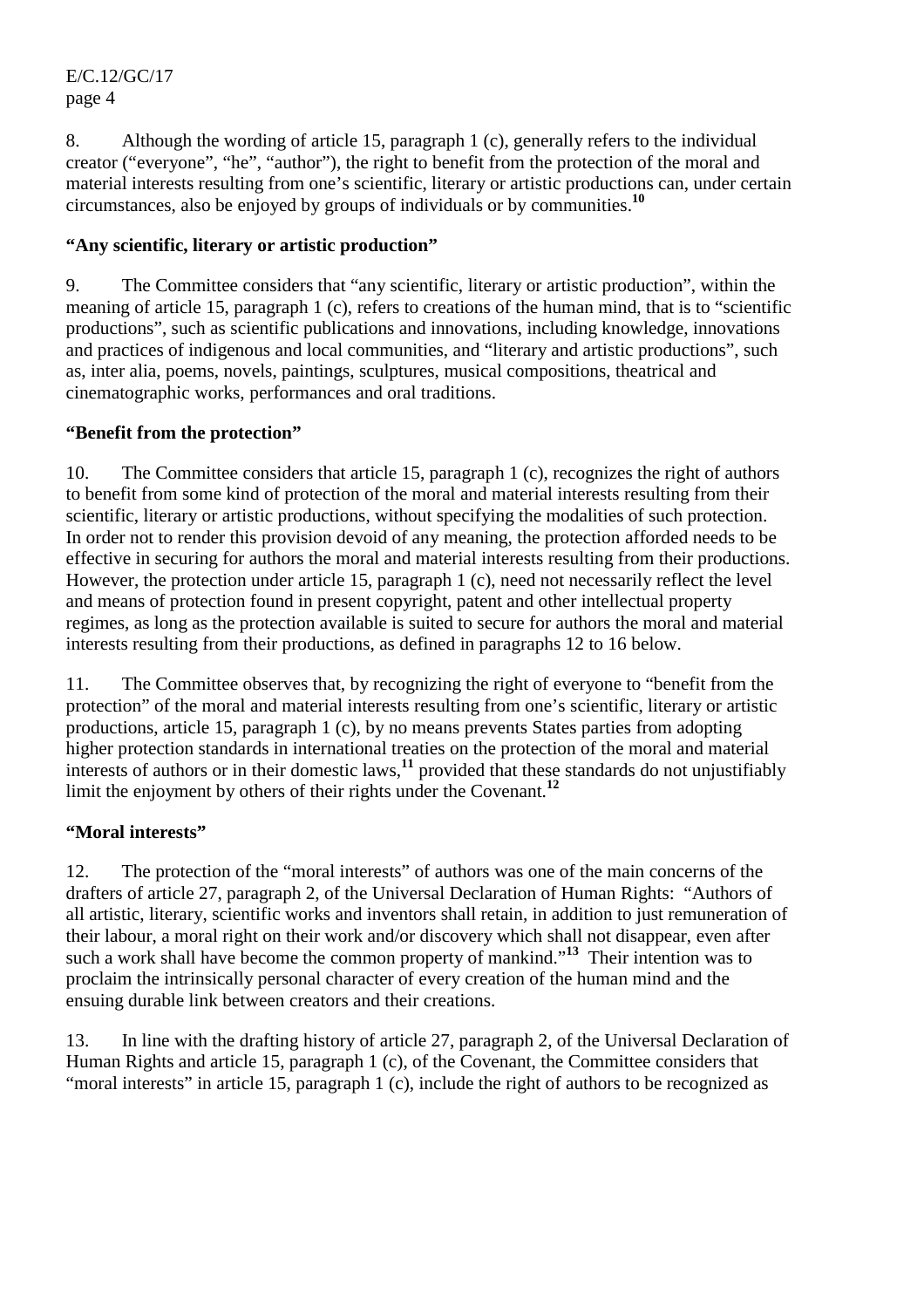the creators of their scientific, literary and artistic productions and to object to any distortion, mutilation or other modification of, or other derogatory action in relation to, such productions, which would be prejudicial to their honour and reputation.**<sup>14</sup>**

14. The Committee stresses the importance of recognizing the value of scientific, literary and artistic productions as expressions of the personality of their creator, and notes that protection of moral interests can be found, although to a varying extent, in most States, regardless of the legal system in force.

#### **"Material interests"**

15. The protection of "material interests" of authors in article 15, paragraph 1 (c), reflects the close linkage of this provision with the right to own property, as recognized in article 17 of the Universal Declaration of Human Rights and in regional human rights instruments, as well as with the right of any worker to adequate remuneration (art. 7 (a)). Unlike other human rights, the material interests of authors are not directly linked to the personality of the creator, but contribute to the enjoyment of the right to an adequate standard of living (art. 11, para. 1).

16. The term of protection of material interests under article 15, paragraph 1 (c), need not extend over the entire lifespan of an author. Rather, the purpose of enabling authors to enjoy an adequate standard of living can also be achieved through one-time payments or by vesting an author, for a limited period of time, with the exclusive right to exploit his scientific, literary or artistic production.

# **"Resulting"**

17. The word "resulting" stresses that authors only benefit from the protection of such moral and material interests which are directly generated by their scientific, literary or artistic productions.

# **Conditions for States parties' compliance with article 15, paragraph 1 (c)**

18. The right to the protection of the moral and material interests of authors contains the following essential and interrelated elements, the precise application of which will depend on the economic, social and cultural conditions prevailing in a particular State party:

 (a) *Availability*.Adequate legislation and regulations, as well as effective administrative, judicial or other appropriate remedies, for the protection of the moral and material interests of authors must be available within the jurisdiction of the States parties;

 (b) *Accessibility*.Administrative, judicial or other appropriate remedies for the protection of the moral and material interests resulting from scientific, literary or artistic productions must be accessible to all authors*.* Accessibility has four overlapping dimensions:

> (i) Physical accessibility: national courts and agencies responsible for the protection of the moral and material interests resulting from the scientific, literary or artistic productions of authors must be at the disposal of all segments of society, including authors with disabilities;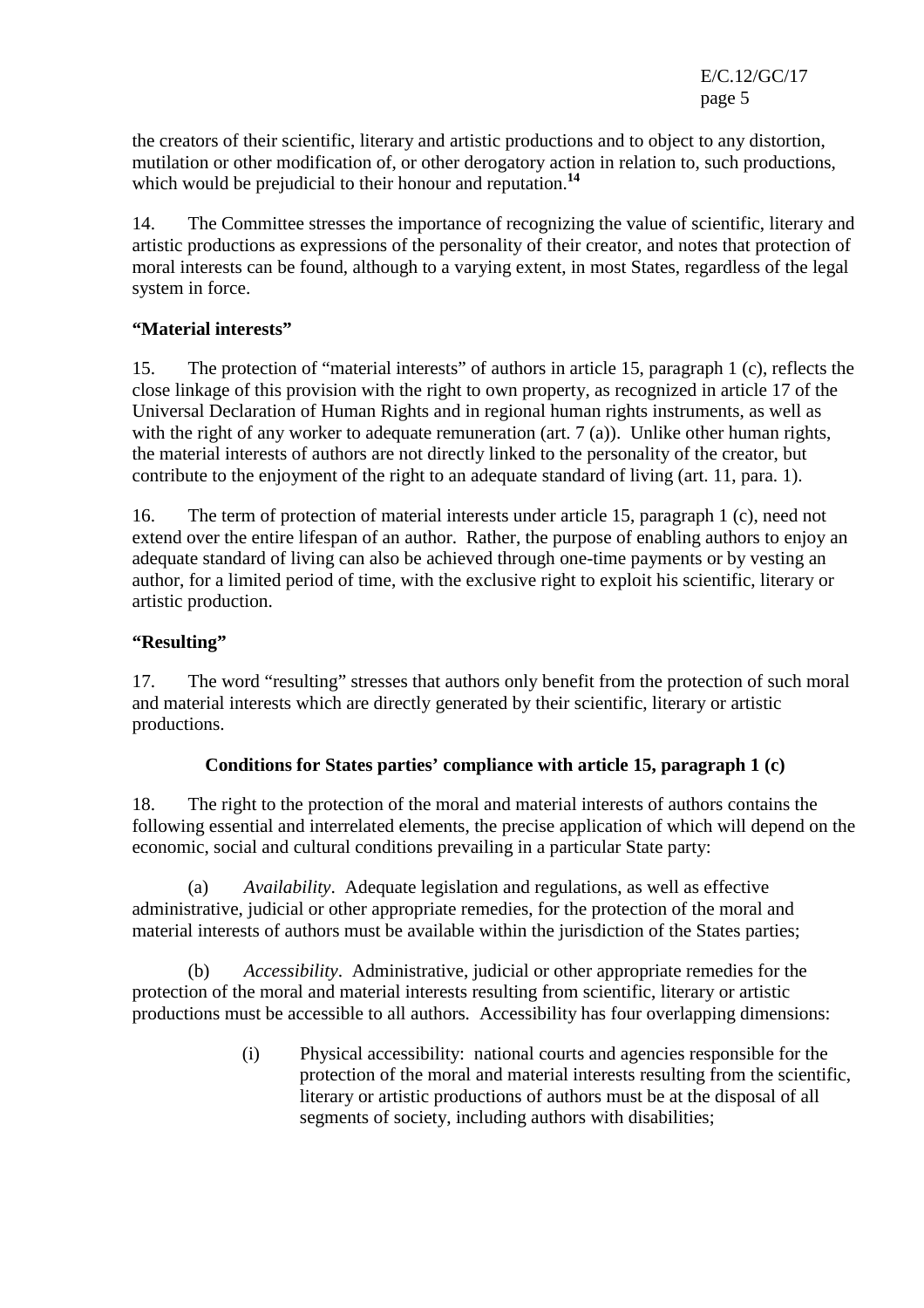- (ii) Economic accessibility (affordability): access to such remedies must be affordable for all, including disadvantaged and marginalized groups*.* For example, where a State party decides to meet the requirements of article 15, paragraph 1 (c), through traditional forms of intellectual property protection, related administrative and legal costs must be based on the principle of equity, ensuring that these remedies are affordable for all;
- (iii) Accessibility of information: accessibility includes the right to seek, receive and impart information on the structure and functioning of the legal or policy regime to protect the moral and material interests of authors resulting from their scientific, literary and artistic productions, including information on relevant legislation and procedures*.* Such information should be understandable to everyone and should be published also in the languages of linguistic minorities and indigenous peoples;

(c) *Quality of protection*.Procedures for the protection of the moral and material interests of authors should be administered competently and expeditiously by judges and other relevant authorities.

#### **Special topics of broad application**

## **Non-discrimination and equal treatment**

19. Article 2, paragraph 2, and article 3 of the Covenant prohibit any discrimination in the access to an effective protection of the moral and material interests of authors, including administrative, judicial and other remedies, on the grounds of race, colour, sex, language, religion, political or other opinion, national or social origin, property, birth or other status, which has the intention or effect of nullifying or impairing the equal enjoyment or exercise of the right as recognized in article 15, paragraph 1 (c).**<sup>15</sup>**

20. The Committee stresses that the elimination of discrimination to ensure equal access to an effective protection of the moral and material interests of authors can often be achieved with limited resources through the adoption or amendment or abrogation of legislation or through the dissemination of information. The Committee recalls general comment No. 3 (1990) on the nature of States parties' obligations, paragraph 12, which states that even in times of severe resource constraints, the disadvantaged and marginalized individuals and groups of society must be protected by the adoption of relatively low-cost targeted programmes.

21. The adoption of temporary special measures taken for the sole purpose of securing de facto equality for disadvantaged or marginalized individuals or groups, as well as those subjected to discrimination is not a violation of the right to benefit from the protection of the moral and material interests of the author, provided that such measures do not perpetuate unequal or separate protection standards for different individuals or groups and are discontinued once the objectives for which they were adopted are achieved.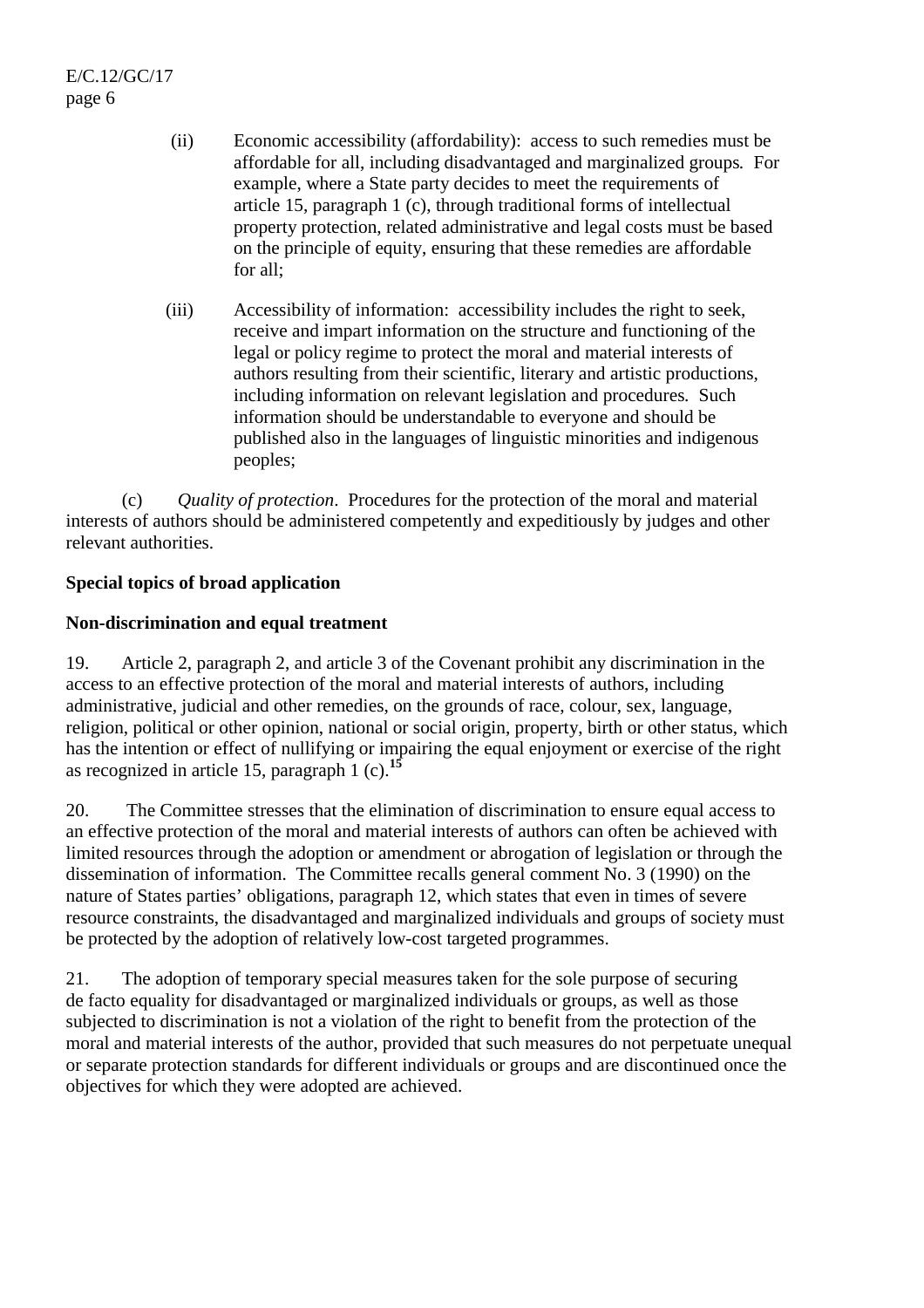# **Limitations**

22. The right to the protection of the moral and material interests resulting from one's scientific, literary and artistic productions is subject to limitations and must be balanced with the other rights recognized in the Covenant.**<sup>16</sup>** However, limitations on the rights protected under article 15, paragraph 1 (c), must be determined by law in a manner compatible with the nature of these rights, must pursue a legitimate aim, and must be strictly necessary for the promotion of the general welfare in a democratic society, in accordance with article 4 of the Covenant.

23. Limitations must therefore be proportionate, meaning that the least restrictive measures must be adopted when several types of limitations may be imposed. Limitations must be compatible with the very nature of the rights protected in article 15, paragraph 1 (c), which lies in the protection of the personal link between the author and his/her creation and of the means which are necessary to enable authors to enjoy an adequate standard of living.

24. The imposition of limitations may, under certain circumstances, require compensatory measures, such as payment of adequate compensation<sup>17</sup> for the use of scientific, literary or artistic productions in the public interest.

# **III. STATES PARTIES' OBLIGATIONS**

# **General legal obligations**

25. While the Covenant provides for progressive realization and acknowledges constraints based on limits of available resources (art. 2, para. 1), it also imposes on States parties various obligations that are of an immediate effect, including core obligations. Steps taken to fulfil obligations must be deliberate, concrete and targeted towards the full realization of the right of everyone to benefit from the protection of the moral and material benefits resulting from any scientific, literary or artistic production of which he or she is the author.**<sup>18</sup>**

26. The progressive realization of that right over a period of time means that States parties have a specific and continuing obligation to move as expeditiously and effectively as possible towards the full realization of article 15, paragraph 1 (c).**<sup>19</sup>**

27. As in the case of all other rights contained in the Covenant, there is a strong presumption that retrogressive measures taken in relation to the right to the protection of the moral and material interests of authors are not permissible. If any deliberately retrogressive measures are taken, the State party has the burden of proving that they have been introduced after careful consideration of all alternatives and that they are duly justified in the light of the totality of the rights recognized in the Covenant.**<sup>20</sup>**

28. The right of everyone to benefit from the protection of the moral and material benefits resulting from any scientific, literary or artistic production of which he or she is the author, like all human rights, imposes three types or levels of obligations on States parties: the obligations to *respect*, *protect* and *fulfil*. The obligation to *respect* requires States parties to refrain from interfering directly or indirectly with the enjoyment of the right to benefit from the protection of the moral and material interests of the author. The obligation to *protect* requires States parties to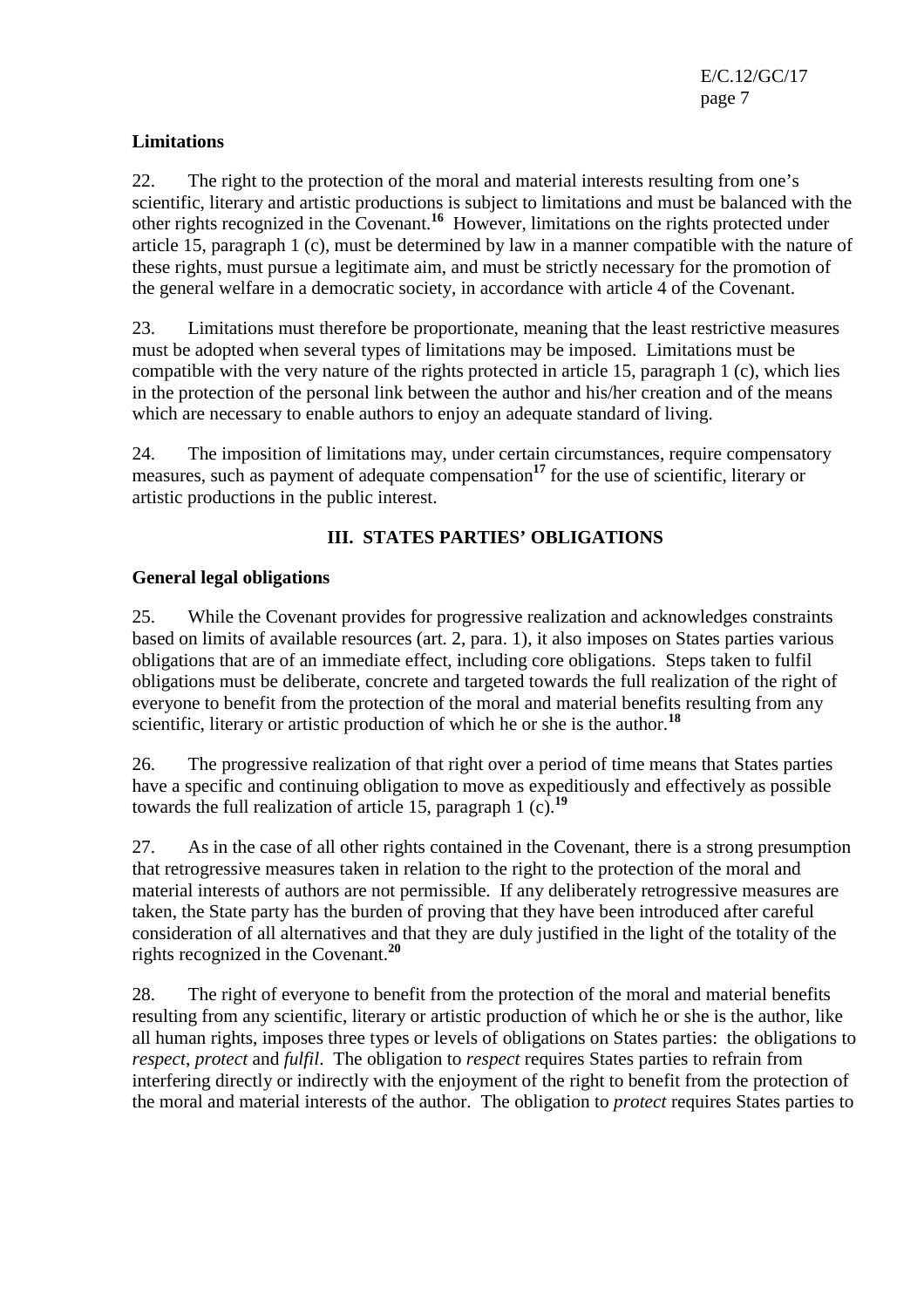take measures that prevent third parties from interfering with the moral and material interests of authors. Finally, the obligation to *fulfil* requires States parties to adopt appropriate legislative, administrative, budgetary, judicial, promotional and other measures towards the full realization of article 15, paragraph 1 (c).**<sup>21</sup>**

29. The full realization of article 15, paragraph 1 (c), requires measures necessary for the conservation, development and diffusion of science and culture. This follows from article 15, paragraph 2, of the Covenant, which defines obligations that apply to each aspect of the rights recognized in article 15, paragraph 1, including the right of authors to benefit from the protection of their moral and material interests.

#### **Specific legal obligations**

30. States parties are under an obligation to *respect* the human right to benefit from the protection of the moral and material interests of authors by, inter alia, abstaining from infringing the right of authors to be recognized as the creators of their scientific, literary or artistic productions and to object to any distortion, mutilation or other modification of, or other derogatory action in relation to, their productions that would be prejudicial to their honour or reputation. States parties must abstain from unjustifiably interfering with the material interests of authors, which are necessary to enable those authors to enjoy an adequate standard of living.

31. Obligations to *protect* include the duty of States parties to ensure the effective protection of the moral and material interests of authors against infringement by third parties. In particular, States parties must prevent third parties from infringing the right of authors to claim authorship of their scientific, literary or artistic productions, and from distorting, mutilating or otherwise modifying, or taking any derogatory action in relation to such productions in a manner that would be prejudicial to the author's honour or reputation. Similarly, States parties are obliged to prevent third parties from infringing the material interests of authors resulting from their productions. To that effect, States parties must prevent the unauthorized use of scientific, literary and artistic productions that are easily accessible or reproducible through modern communication and reproduction technologies, e.g. by establishing systems of collective administration of authors' rights or by adopting legislation requiring users to inform authors of any use made of their productions and to remunerate them adequately. States parties must ensure that third parties adequately compensate authors for any unreasonable prejudice suffered as a consequence of the unauthorized use of their productions.

32. With regard to the right to benefit from the protection of the moral and material interests resulting from any scientific, literary or artistic production of indigenous peoples, States parties should adopt measures to ensure the effective protection of the interests of indigenous peoples relating to their productions, which are often expressions of their cultural heritage and traditional knowledge. In adopting measures to protect scientific, literary and artistic productions of indigenous peoples, States parties should take into account their preferences. Such protection might include the adoption of measures to recognize, register and protect the individual or collective authorship of indigenous peoples under national intellectual property rights regimes and should prevent the unauthorized use of scientific, literary and artistic productions of indigenous peoples by third parties. In implementing these protection measures, States parties should respect the principle of free, prior and informed consent of the indigenous authors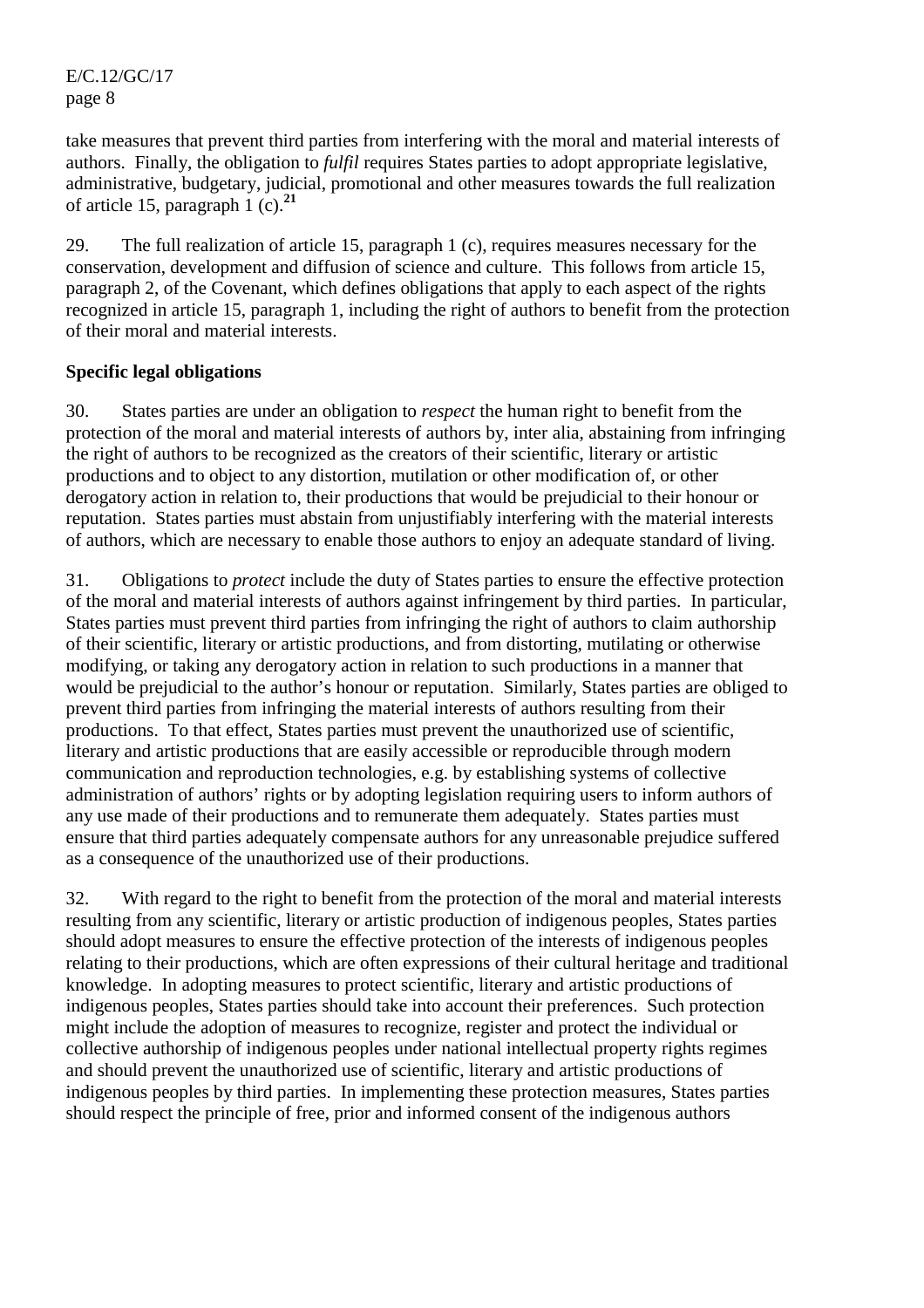concerned and the oral or other customary forms of transmission of scientific, literary or artistic production; where appropriate, they should provide for the collective administration by indigenous peoples of the benefits derived from their productions.

33. States parties in which ethnic, religious or linguistic minorities exist are under an obligation to protect the moral and material interests of authors belonging to these minorities through special measures to preserve the distinctive character of minority cultures.**<sup>22</sup>**

34. The obligation to *fulfil* (provide) requires States parties to provide administrative, judicial or other appropriate remedies in order to enable authors to claim the moral and material interests resulting from their scientific, literary or artistic productions and to seek and obtain effective redress in cases of violation of these interests.<sup>23</sup> States parties are also required to *fulfil* (facilitate) the right in article 15, paragraph 1 (c), e.g. by taking financial and other positive measures which facilitate the formation of professional and other associations representing the moral and material interests of authors, including disadvantaged and marginalized authors, in line with article 8, paragraph 1 (a), of the Covenant.**<sup>24</sup>** The obligation to *fulfil* (promote) requires States parties to ensure the right of authors of scientific, literary and artistic productions to take part in the conduct of public affairs and in any significant decision-making processes that have an impact on their rights and legitimate interests, and to consult these individuals or groups or their elected representatives prior to the adoption of any significant decisions affecting their rights under article 15, paragraph 1 (c).**<sup>25</sup>**

#### **Related obligations**

35. The right of authors to benefit from the protection of the moral and material interests resulting from their scientific, literary and artistic productions cannot be isolated from the other rights recognized in the Covenant. States parties are therefore obliged to strike an adequate balance between their obligations under article 15, paragraph 1 (c), on one hand, and under the other provisions of the Covenant, on the other hand, with a view to promoting and protecting the full range of rights guaranteed in the Covenant. In striking this balance, the private interests of authors should not be unduly favoured and the public interest in enjoying broad access to their productions should be given due consideration.<sup>26</sup> States parties should therefore ensure that their legal or other regimes for the protection of the moral and material interests resulting from one's scientific, literary or artistic productions constitute no impediment to their ability to comply with their core obligations in relation to the rights to food, health and education, as well as to take part in cultural life and to enjoy the benefits of scientific progress and its applications, or any other right enshrined in the Covenant.<sup>27</sup> Ultimately, intellectual property is a social product and has a social function.<sup>28</sup> States parties thus have a duty to prevent unreasonably high costs for access to essential medicines, plant seeds or other means of food production, or for schoolbooks and learning materials, from undermining the rights of large segments of the population to health, food and education. Moreover, States parties should prevent the use of scientific and technical progress for purposes contrary to human rights and dignity, including the rights to life, health and privacy, e.g. by excluding inventions from patentability whenever their commercialization would jeopardize the full realization of these rights.<sup>29</sup> States parties should, in particular, consider to what extent the patenting of the human body and its parts would affect their obligations under the Covenant or under other relevant international human rights instruments.**<sup>30</sup>**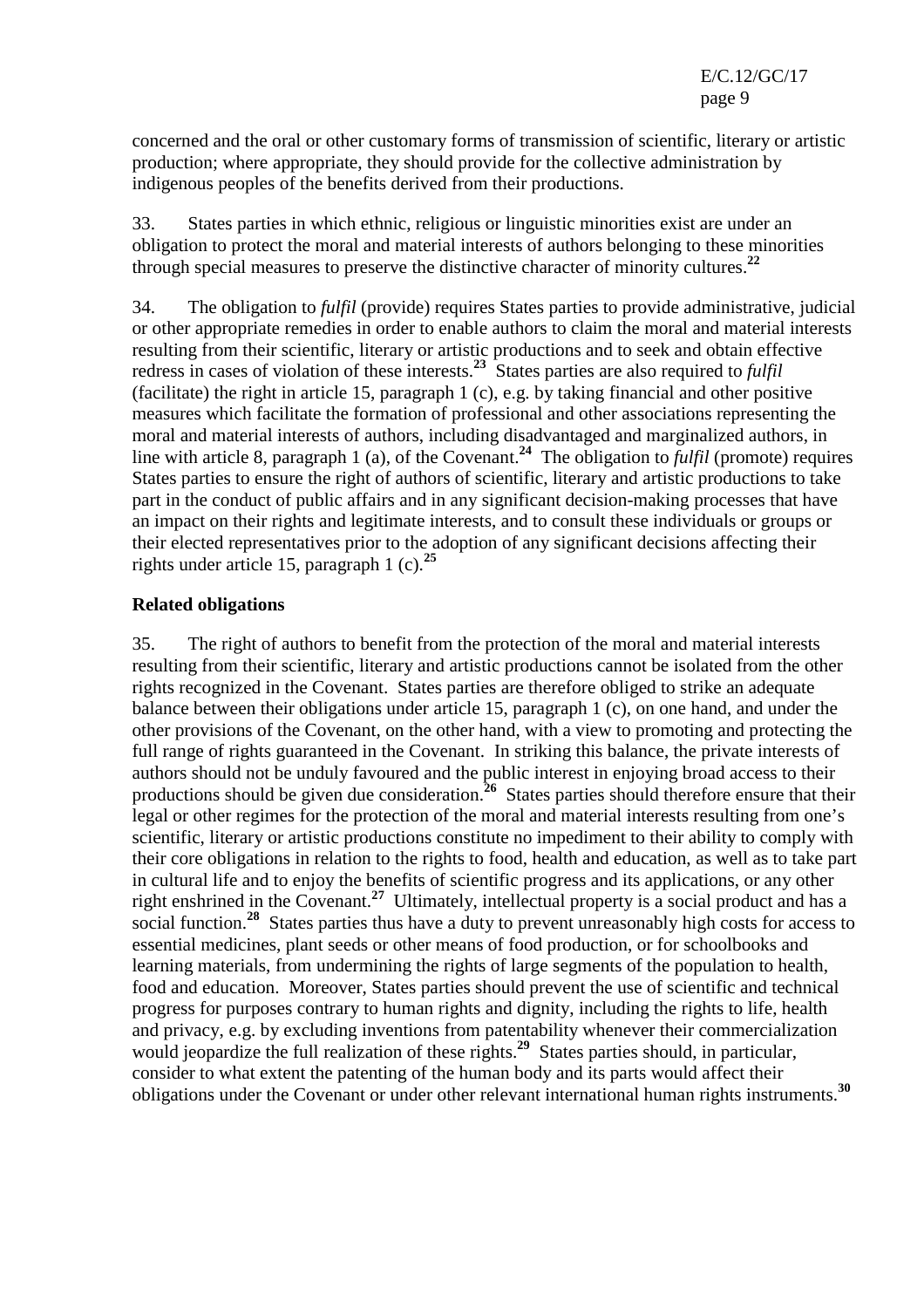States parties should also consider undertaking human rights impact assessments prior to the adoption and after a period of implementation of legislation for the protection of the moral and material interests resulting from one's scientific, literary or artistic productions*.*

### **International obligations**

36. In its general comment No. 3 (1990), the Committee drew attention to the obligation of all States parties to take steps, individually and through international assistance and cooperation, especially economic and technical, towards the full realization of the rights recognized in the Covenant. In the spirit of Article 56 of the Charter of the United Nations, as well as the specific provisions of the Covenant (arts. 2, para. 1, 15, para. 44 and 23), States parties should recognize the essential role of international cooperation for the achievement of the rights recognized in the Covenant, including the right to benefit from the protection of the moral and material interests resulting from one's scientific, literary and artistic productions, and should comply with their commitment to take joint and separate action to that effect. International cultural and scientific cooperation should be carried out in the common interest of all peoples.

37. The Committee recalls that, in accordance with Articles 55 and 56 of the Charter of the United Nations, well-established principles of international law, and the provisions of the Covenant itself, international cooperation for development and thus for the realization of economic, social and cultural rights is an obligation of all States parties and, in particular, of States which are in a position to assist.**<sup>31</sup>**

38. Bearing in mind the different levels of development of States parties, it is essential that any system for the protection of the moral and material interests resulting from one's scientific, literary and artistic productions facilitates and promotes development cooperation, technology transfer, and scientific and cultural cooperation,**<sup>32</sup>** while at the same time taking due account of the need to preserve biological diversity.**<sup>33</sup>**

# **Core obligations**

39. In general comment No. 3 (1990), the Committee confirmed that States parties have a core obligation to ensure the satisfaction of minimum essential levels of each of the rights enunciated in the Covenant. In conformity with other human rights instruments, as well as international agreements on the protection of the moral and material interests resulting from one's scientific, literary or artistic productions, the Committee considers that article 15, paragraph 1 (c), of the Covenant entails at least the following core obligations, which are of immediate effect:

 (a) To take legislative and other necessary steps to ensure the effective protection of the moral and material interests of authors;

 (b) To protect the rights of authors to be recognized as the creators of their scientific, literary and artistic productions and to object to any distortion, mutilation or other modification of, or other derogatory action in relation to, their productions that would be prejudicial to their honour or reputation;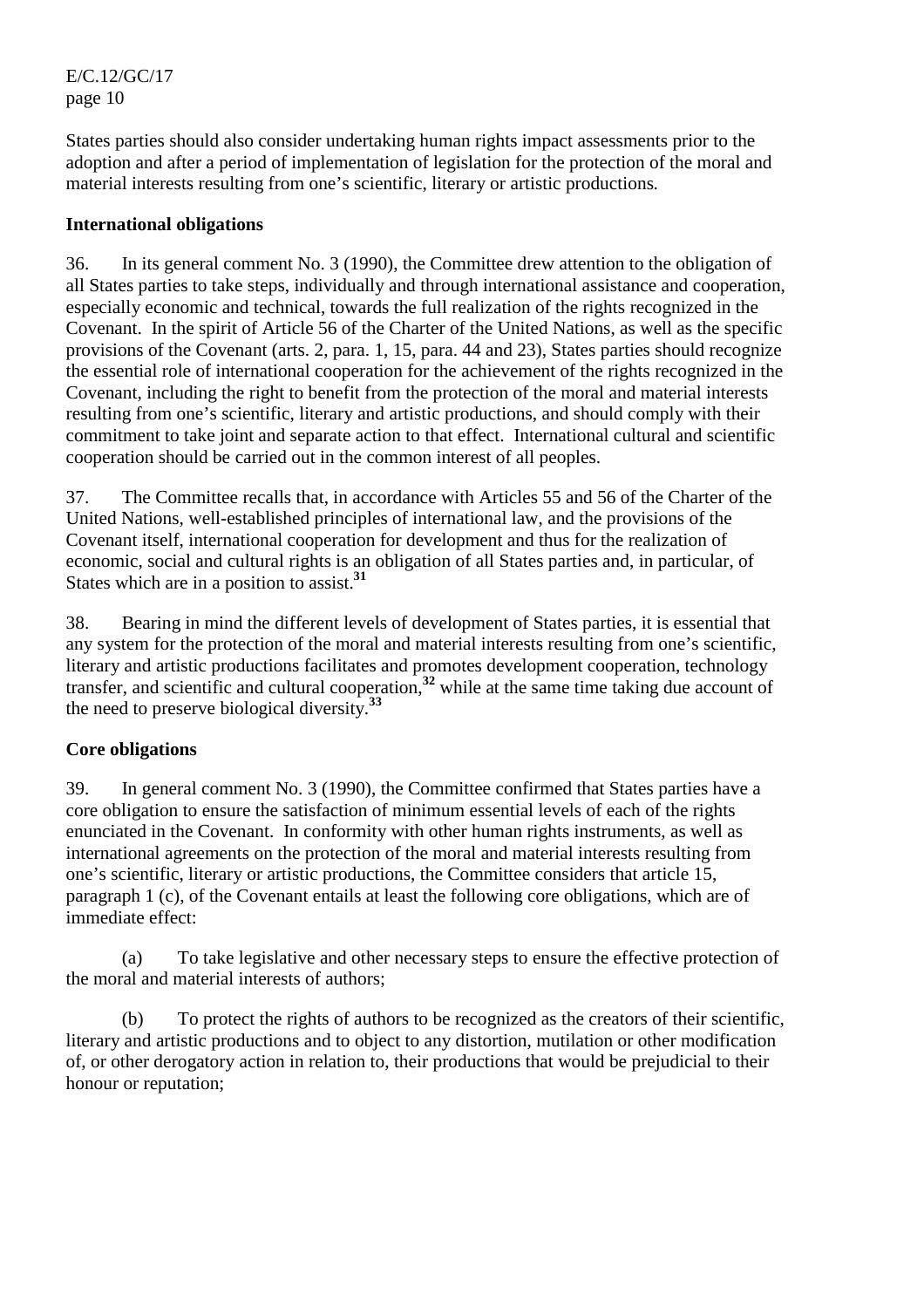(c) To respect and protect the basic material interests of authors resulting from their scientific, literary or artistic productions, which are necessary to enable those authors to enjoy an adequate standard of living;

 (d) To ensure equal access, particularly for authors belonging to disadvantaged and marginalized groups, to administrative, judicial or other appropriate remedies enabling authors to seek and obtain redress in case their moral and material interests have been infringed;

 (e) To strike an adequate balance between the effective protection of the moral and material interests of authors and States parties' obligations in relation to the rights to food, health and education, as well as the rights to take part in cultural life and to enjoy the benefits of scientific progress and its applications, or any other right recognized in the Covenant.

40. The Committee wishes to emphasize that it is particularly incumbent on States parties and other actors in a position to assist, to provide "international assistance and cooperation, especially economic and technical", which enable developing countries to fulfil their obligations indicated in paragraph 36 above.

## **IV. VIOLATIONS**

41. In determining which actions or omissions by States parties amount to a violation of the right to the protection of the moral and material interests of authors, it is important to distinguish the inability from the unwillingness of a State party to comply with its obligations under article 15, paragraph 1 (c). This follows from article 2, paragraph 1, of the Covenant, which obliges each State party to take the necessary steps to the maximum of its available resources. A State which is unwilling to use the maximum of its available resources for the realization of the right of authors to benefit from the protection of the moral and material interests resulting from their scientific, literary and artistic productions is in violation of its obligations under article 15, paragraph 1 (c). If resource constraints render it impossible for a State to comply fully with its obligations under the Covenant, it has the burden of justifying that every effort has been made to use all available resources at its disposal to satisfy, as a matter of priority, the core obligations outlined above.

42. Violations of the right to benefit from the protection of the moral and material interests of authors can occur through the direct action of States parties or of other entities insufficiently regulated by States parties. The adoption of any retrogressive measures incompatible with the core obligations under article 15, paragraph 1 (c), outlined in paragraph 39 above, constitutes a violation of that right. Violations through acts of commission include the formal repeal or unjustifiable suspension of legislation protecting the moral and material interests resulting from one's scientific, literary and artistic productions.

43. Violations of article 15, paragraph 1 (c), can also occur through the omission or failure of States parties to take necessary measures to comply with its legal obligations under that provision. Violations through omission include the failure to take appropriate steps towards the full realization of the right of authors to benefit from the protection of the moral and material interests resulting from their scientific, literary or artistic productions and the failure to enforce relevant laws or to provide administrative, judicial or other appropriate remedies enabling authors to assert their rights under article 15, paragraph 1 (c).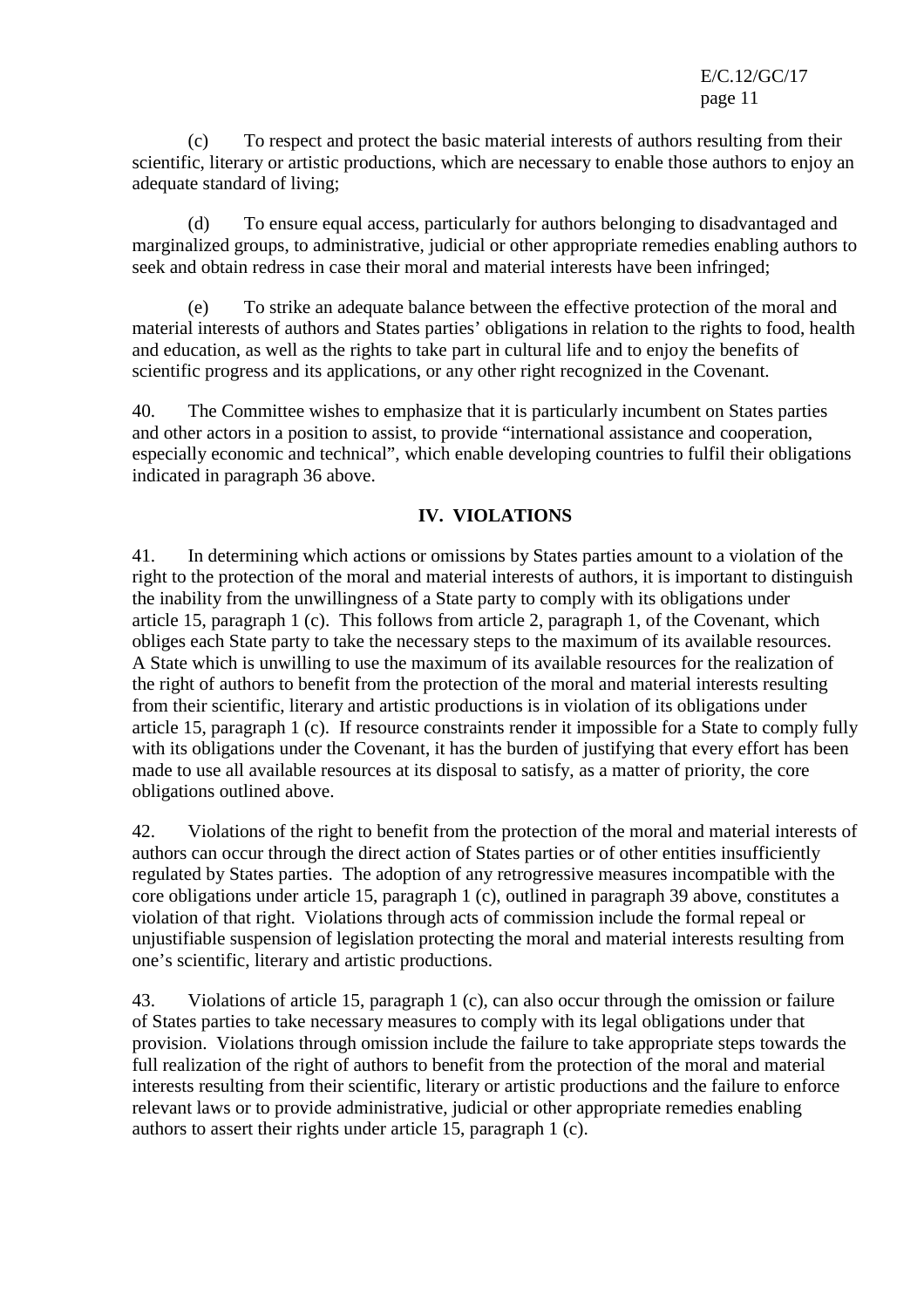#### **Violations of the obligation to respect**

44. Violations of the obligation to *respect* include State actions, policies or laws which have the effect of infringing the right of authors to be recognized as the creators of their scientific, literary and artistic productions and to object to any distortion, mutilation or other modification of, or other derogatory action in relation to, their productions that would be prejudicial to their honour or reputation; unjustifiably interfering with the material interests of authors, which are necessary to enable those authors to enjoy an adequate standard of living; denying authors access to administrative, judicial or other appropriate remedies to seek redress in case their moral and material interests have been violated; and discriminating against individual authors in relation to the protection of their moral and material interests.

#### **Violations of the obligation to protect**

45. Violations of the obligation to *protect* follow from the failure of a State to take all necessary measures to safeguard authors within their jurisdiction from infringements of their moral and material interests by third parties. This category includes such omissions as the failure to enact and/or enforce legislation prohibiting any use of scientific, literary or artistic productions that is incompatible with the right of authors to be recognized as the creator of their productions or that distorts, mutilates or otherwise modifies, or is derogatory towards, such productions in a manner that would be prejudicial to their honour or reputation or that unjustifiably interferes with those material interests that are necessary to enable authors to enjoy an adequate standard of living; and the failure to ensure that third parties adequately compensate authors, including indigenous authors, for any unreasonable prejudice suffered as a consequence of the unauthorized use of their scientific, literary and artistic productions.

#### **Violations of the obligation to fulfil**

46. Violations of the obligation to *fulfil* occur when States parties fail to take all necessary steps within their available resources to promote the realization of the right to benefit from the protection of the moral and material interests resulting from one's scientific, literary or artistic productions. Examples include the failure to provide administrative, judicial or other appropriate remedies enabling authors, especially those belonging to disadvantaged and marginalized groups, to seek and obtain redress in case their moral and material interests have been infringed, or the failure to provide adequate opportunities for the active and informed participation of authors and groups of authors in any decision-making process that has an impact on their right to benefit from the protection of the moral and material interests resulting from their scientific, literary or artistic productions.

#### **V. IMPLEMENTATION AT THE NATIONAL LEVEL**

#### **National legislation**

47. The most appropriate measures to implement the right to the protection of the moral and material interests of the author will vary significantly from one State to another. Every State has a considerable margin of discretion in assessing which measures are most suitable to meet its specific needs and circumstances. The Covenant, however, clearly imposes a duty on each State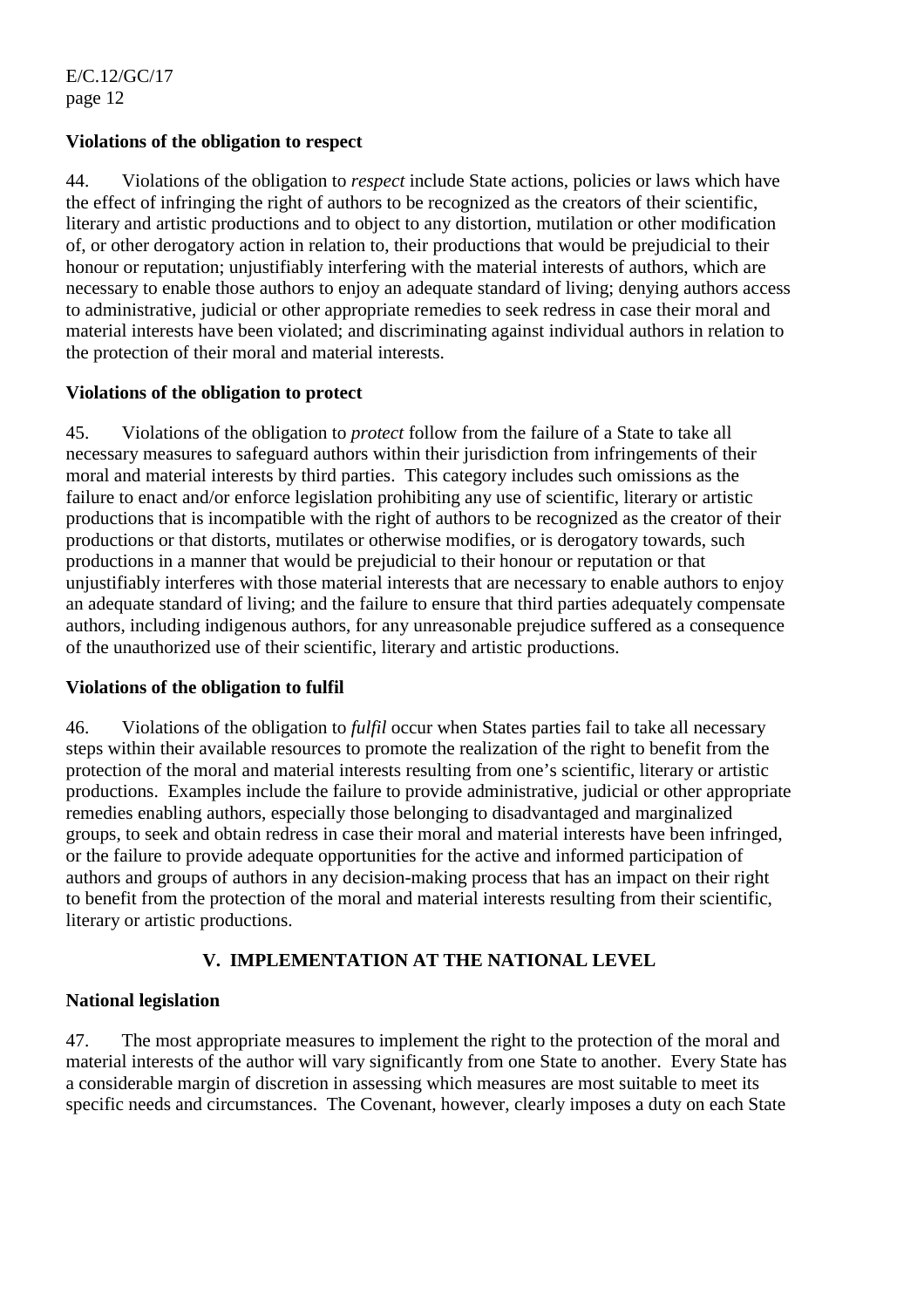to take whatever steps are necessary to ensure that everyone has equal access to effective mechanisms for the protection of the moral and material interests resulting from any scientific, literary or artistic production of which he or she is the author.

48. National laws and regulations for the protection of the moral and material interests of the author should be based on the principles of accountability, transparency and independence of the judiciary, since these principles are essential to the effective implementation of all human rights, including article 15, paragraph 1 (c). In order to create a favourable climate for the realization of that right, States parties should take appropriate steps to ensure that the private business sector and civil society are aware of, and consider the effects on the enjoyment of other human rights of the right to benefit from the protection of the moral and material interests resulting from one's scientific, literary and artistic productions. In monitoring progress towards the realization of article 15, paragraph 1 (c), States parties should identify the factors and difficulties affecting implementation of their obligations.

#### **Indicators and benchmarks**

49. States parties should identify appropriate indicators and benchmarks designed to monitor, at the national and international levels, States parties' obligations under article 15, paragraph 1 (c). States parties may obtain guidance on appropriate indicators, which should address different aspects of the right to the protection of the moral and material interests of the author, from the World Intellectual Property Organization (WIPO), the United Nations Educational, Scientific and Cultural Organization (UNESCO) and other specialized agencies and programmes within the United Nations system that are concerned with the protection of scientific, literary and artistic productions. Such indicators must be disaggregated on the basis of the prohibited grounds of discrimination, and cover a specified time frame.

50. Having identified appropriate indicators in relation to article 15, paragraph 1 (c), States parties are invited to set appropriate national benchmarks in relation to each indicator. During the periodic reporting procedure, the Committee will engage in a process of scoping with the State party. Scoping involves the joint consideration by the State party and the Committee of the indicators and national benchmarks, which will then provide the targets to be achieved by the State party during the next reporting cycle. During that period, the State party will use these national benchmarks to monitor its implementation of article 15, paragraph 1 (c). Thereafter, in the subsequent reporting process, the State party and the Committee will consider whether or not the benchmarks have been achieved, and any difficulties that may have been encountered.

#### **Remedies and accountability**

51. The human right of everyone to benefit from the protection of the moral and material interests resulting from any scientific, literary or artistic production of which he or she is the author should be adjudicated by competent judicial and administrative bodies. Indeed, effective protection of the moral and material interests of authors resulting from their scientific, literary and artistic productions would be hardly conceivable without the possibility of availing oneself of administrative, judicial or other appropriate remedies.**<sup>34</sup>**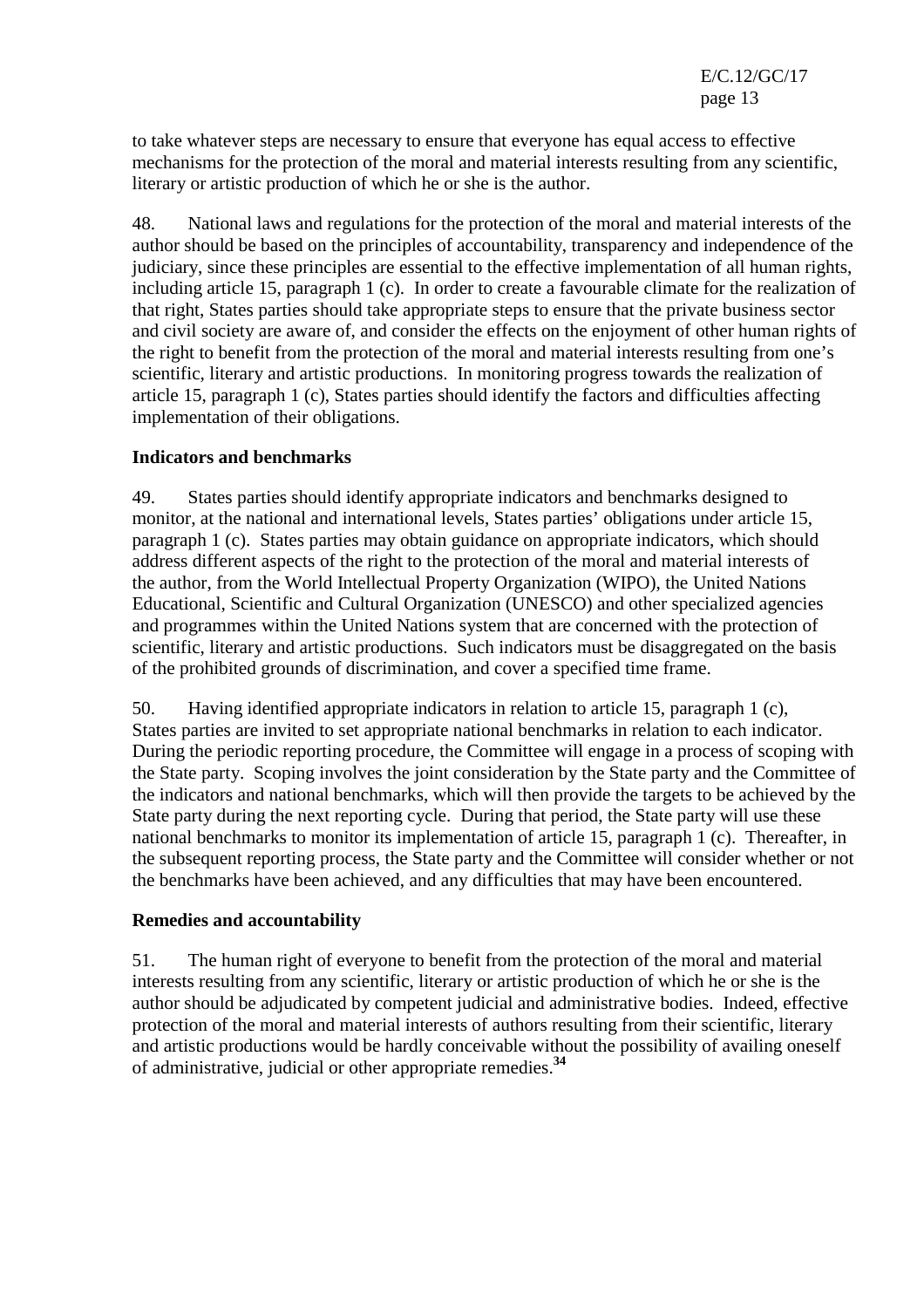52. All authors who are victims of a violation of the protected moral and material interests resulting from their scientific, literary or artistic productions should, consequently, have access to effective administrative, judicial or other appropriate remedies at the national level. Such remedies should not be unreasonably complicated or costly, or entail unreasonable time limits or unwarranted delays.**<sup>35</sup>** Parties to legal proceedings should have the right to have these proceedings reviewed by a judicial or other competent authority.**<sup>36</sup>**

53. All victims of violations of the rights protected under article 15, paragraph 1 (c), should be entitled to adequate compensation or satisfaction.

54. National ombudsmen, human rights commissions, where they exist, and professional associations of authors or similar institutions should address violations of article 15, paragraph 1 (c).

# **VI. OBLIGATIONS OF ACTORS OTHER THAN STATES PARTIES**

55. While only States parties to the Covenant are held accountable for compliance with its provisions, they are nevertheless urged to consider regulating the responsibility resting on the private business sector, private research institutions and other non-State actors to respect the rights recognized in article 15, paragraph 1 (c), of the Covenant.

56. The Committee notes that, as members of international organizations such as WIPO, UNESCO, the Food and Agriculture Organization of the United Nations (FAO), the World Health Organization (WHO), and the World Trade Organization (WTO), States parties have an obligation to take whatever measures they can to ensure that the policies and decisions of those organizations are in conformity with their obligations under the Covenant, in particular the obligations contained in articles 2, paragraph 1, 15, paragraph 4, 22 and 23 concerning international assistance and cooperation.**<sup>37</sup>**

57. United Nations organs, as well as specialized agencies, should, within their fields of competence and in accordance with articles 22 and 23 of the Covenant, take international measures likely to contribute to the effective implementation of article 15, paragraph 1 (c). In particular, WIPO, UNESCO, FAO, WHO and other relevant agencies, organs and mechanisms of the United Nations are called upon to intensify their efforts to take into account human rights principles and obligations in their work concerning the protection of the moral and material benefits resulting from one's scientific, literary and artistic productions, in cooperation with the Office of the High Commissioner for Human Rights.

#### **Notes**

<sup>1</sup> Relevant international instruments include, inter alia, the Paris Convention for the Protection of Industrial Property, as last revised in 1967; the Berne Convention for the Protection of Literary and Artistic Works, as last revised in 1979; the International Convention for the Protection of Performers, Producers of Phonograms and Broadcasting Organizations (Rome Convention); the WIPO Copyright Treaty; the WIPO Performances and Phonograms Treaty (which, inter alia, provides international protection for performers of "expressions of folklore"),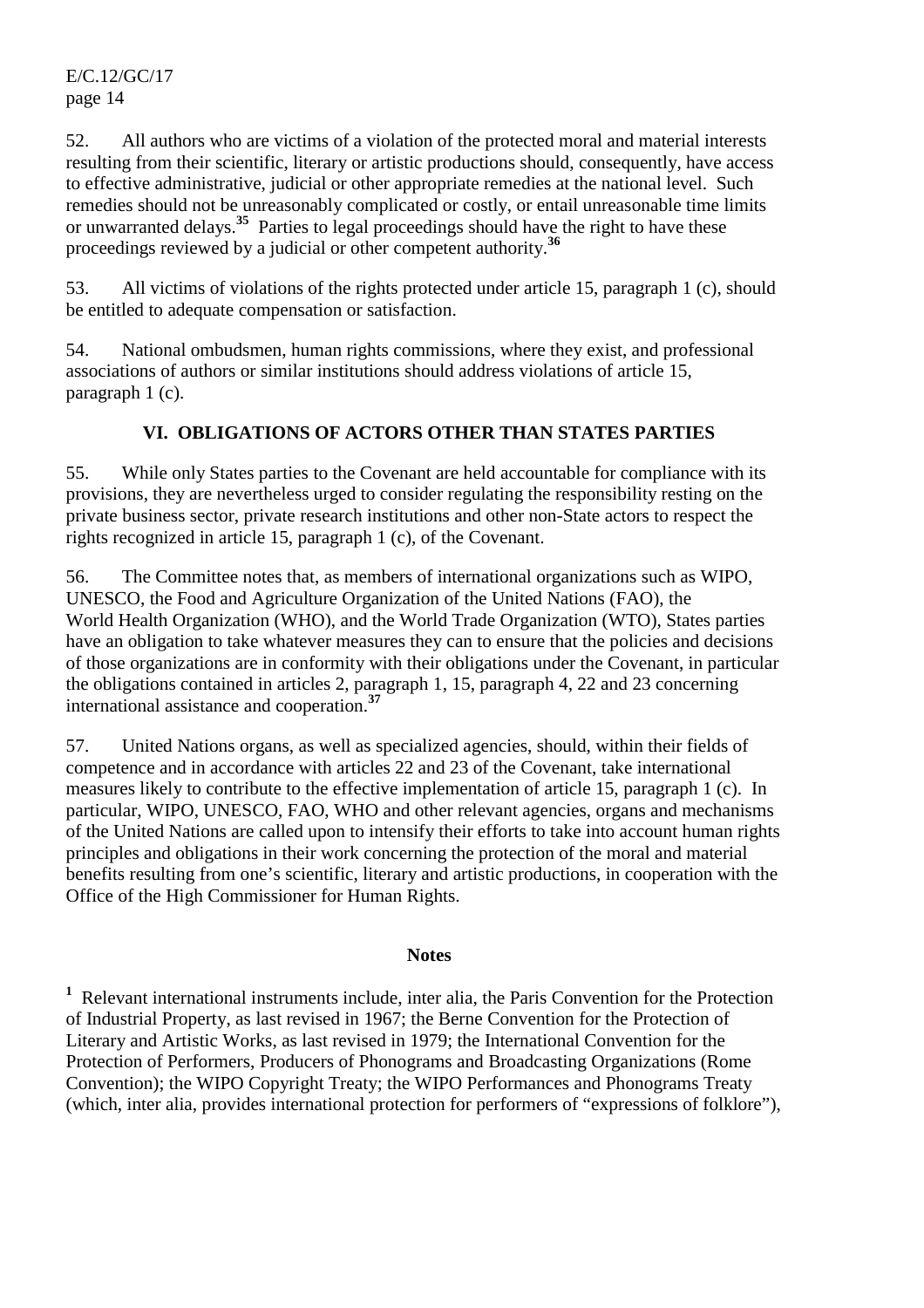the Convention on Biological Diversity; the Universal Copyright Convention, as last revised in 1971; and the Agreement on Trade-related Aspects of Intellectual Property Rights (TRIPS Agreement) of WTO.

<sup>2</sup> See article 17 of the Universal Declaration of Human Rights; article 5 (d) (v) of the International Convention on the Elimination of All Forms of Racial Discrimination; article 1 of Protocol No. 1 to the Convention for the Protection of Human Rights and Fundamental Freedoms (European Convention on Human Rights); article 21 of the American Convention on Human Rights; and article 4 of the African Charter on Human and Peoples' Rights (Banjul Charter).

<sup>3</sup> See article 19 of the Universal Declaration of Human Rights; article 19, paragraph 2, of the International Covenant on Civil and Political Rights; article 5 of the European Convention on Human Rights; article 13 of the American Declaration on Human Rights and article 9 of the African Charter on Human and People's Rights.

<sup>4</sup> See article 26, paragraph 2, of the Universal Declaration of Human Rights. See also article 13, paragraph 1, of the Covenant.

<sup>5</sup> See article 5 (e) (vi) of the Convention on the Elimination of All Forms of Racial Discrimination; article 14 of the Additional Protocol to the American Convention on Human Rights in the Area of Economic, Social and Cultural Rights (Protocol of San Salvador) and article 17, paragraph 2, of the African Charter on Human and Peoples' Rights.

<sup>6</sup> See article 27 of the International Covenant on Civil and Political Rights; article 13 (c) of the Convention on the Elimination of all Forms of Discrimination against Women; article 31 of the Convention on the Rights of the Child and article 31 of the International Convention on the Rights of All Migrant Workers and Members of their Families.

**7** See also paragraph 32 below.

<sup>8</sup> See Maria Green, International Anti-Poverty Law Centre, "Drafting history of article 15 (1) (c) of the International Covenant on Economic, Social and Cultural Rights", E/C.12/2000/15, paragraph 45.

<sup>9</sup> Committee on Economic, Social and Cultural Rights, twenty-seventh session (2001), "Human Rights and Intellectual Property", Statement by the Committee on Economic, Social and Cultural Rights, 29 November 2001, E/C.12/2001/15, at paragraph 6.

**<sup>10</sup>** See also paragraph 32 below.

**<sup>11</sup>** See article 5, paragraph 2 of the Covenant.

**<sup>12</sup>** See below, at paragraphs 22, 23 and 35. See also articles 4 and 5 of the Covenant.

**<sup>13</sup>** Commission on Human Rights, second session, Report of the Working Group on the Declaration on Human Rights, E/CN.4/57, 10 December 1947, page 15.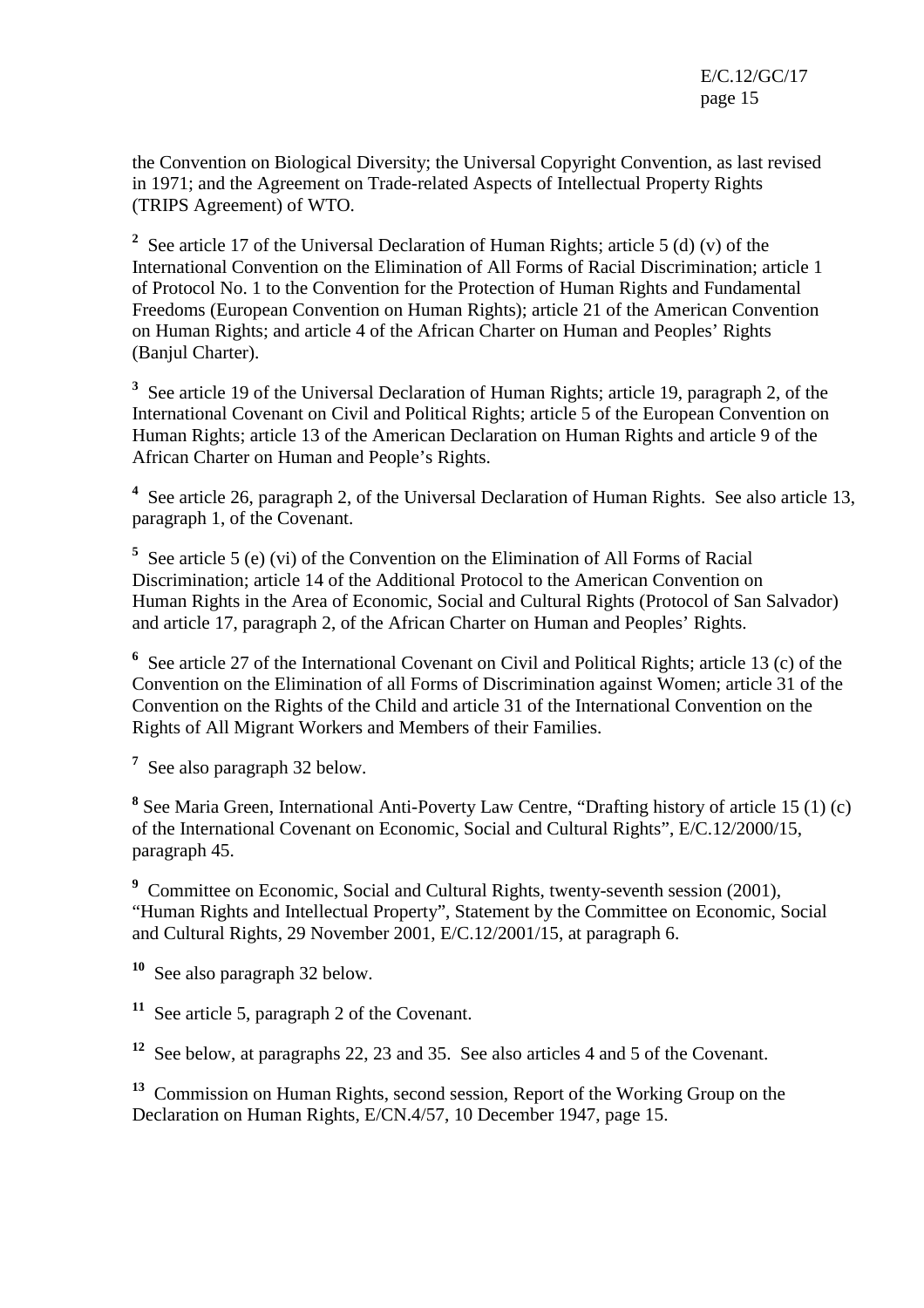See article 6 bis of the Berne Convention for the Protection of Literary and Artistic Works.

<sup>15</sup> This prohibition, to some extent, duplicates the national treatment provisions contained in international conventions for the protection of intellectual property, the main difference being that articles 2, paragraph 2 and 3 of the Covenant apply not only to foreigners but also to a State party's own nationals (see articles 6 to 15 of the Covenant: "everyone"). See also Committee on Economic, Social and Cultural Rights, thirty-fourth session, general comment No. 16 (2005) on the equal right of men and women to the enjoyment of all economic, social and cultural rights, 13 May 2005.

**<sup>16</sup>** See paragraph 35 below. The need to strike an adequate balance between article 15, paragraph 1 (c), and other rights under the Covenant applies, in particular, to the rights to take part in cultural life (art. 15, para. 1 (a)) and to enjoy the benefits of scientific progress and its applications (art. 15, para.  $1$  (b)), as well as the rights to food (art. 11), health (art. 12) and education (art. 13).

**<sup>17</sup>** See article 17, paragraph 2, of the Universal Declaration of Human Rights; article 21, paragraph 2, of the American Convention on Human Rights and article 1 of Protocol No. 1 to the Convention for the Protection of Human Rights and Fundamental Freedoms.

**<sup>18</sup>** See general comment No. 3 (1990), at paragraph 9; general comment No. 13 (1999) on the right to education, at paragraph 43 and general comment No. 14 (2000) on the right to the highest attainable standard of health, at paragraph 30. See also the Limburg Principles on the Implementation of the International Covenant on Economic, Social and Cultural Rights (Limburg Principles), at paragraphs 16 and 22, Maastricht, 2-6 June 1986.

**<sup>19</sup>** See general comment No. 3 (1990), paragraph 9; general comment No. 13 (1999), paragraph 44; general comment No. 14 (2000), paragraph 31. See also Limburg Principles, paragraph 21.

**<sup>20</sup>** See general comment No. 3 (1990), at paragraph 9; general comment No. 13 (1999), at paragraph 45 and general comment No. 14 (2000), at paragraph 32.

**<sup>21</sup>** See general comment No. 13 (1999), at paragraphs 46 and 47, and general comment No. 14 (2000), at paragraph 33. See also Maastricht Guidelines on Violations of Economic, Social and Cultural Rights (Maastricht Guidelines), paragraph 6, Maastricht, 22-26 January 1997.

<sup>22</sup> See article 15, paragraph 1 (c), of the Covenant, read in conjunction with article 27 of the International Covenant on Civil and Political Rights. See also UNESCO, General Conference, nineteenth session, Recommendation on Participation by the People at Large in Cultural Life and Their Contribution to It, adopted on 26 November 1976, at paragraph I (2) (f).